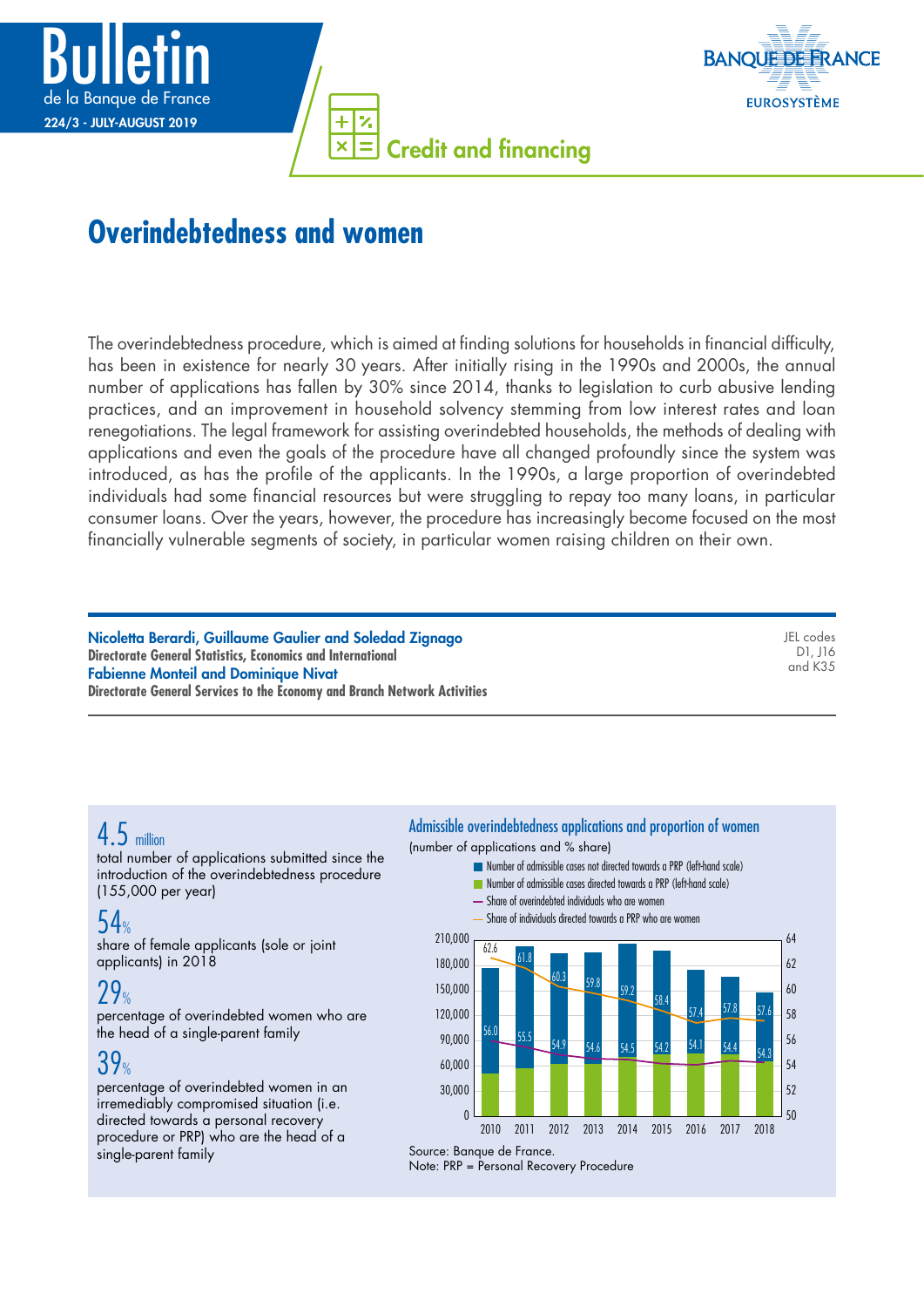



#### **1 A simple definition but a complex reality**

The overindebtedness procedure was introduced under Law No. 89-1010 of 31 December 1989, known as the Neiertz Law, and will thus be 30 years old at the end of this year. It aims to find solutions for families and individuals who are struggling to repay debts or to meet their day-to-day expenses. The laws in place for helping overindebted families, the methods used to deal with cases and even the goals of the procedure have all undergone profound changes over the years.

#### Main changes in the procedure since its creation

The procedure was initially designed to resolve difficulties deemed to be transitory: the emergence of a high number of cases of overindebtedness not linked to a professional activity, in a context of surging consumer credit following the deregulation of lending in France. The procedure originally consisted exclusively of finding an amicable settlement between debtors and creditors, under the supervision and guidance of the household debt commissions. However, the continuing problem of



- $\widehat{T}$  You and your creditors can challenge the commission's decision in the courts
- 1) You are listed in the National Register of Household Credit Repayment Incidents (FICP) for the duration of the procedure
- You are no longer listed in the FICP on grounds of overindebtedness  $\circled{2}$
- You are listed in the FICP for 5 years 3
- You are listed in the FICP for the duration of the measures (7 years maximum)  $\circ$

<sup>1</sup> Between 1990 and 1994, half of all admissible applications resulted in a closure of the procedure with no solution being found, or a failure to reach an agreement.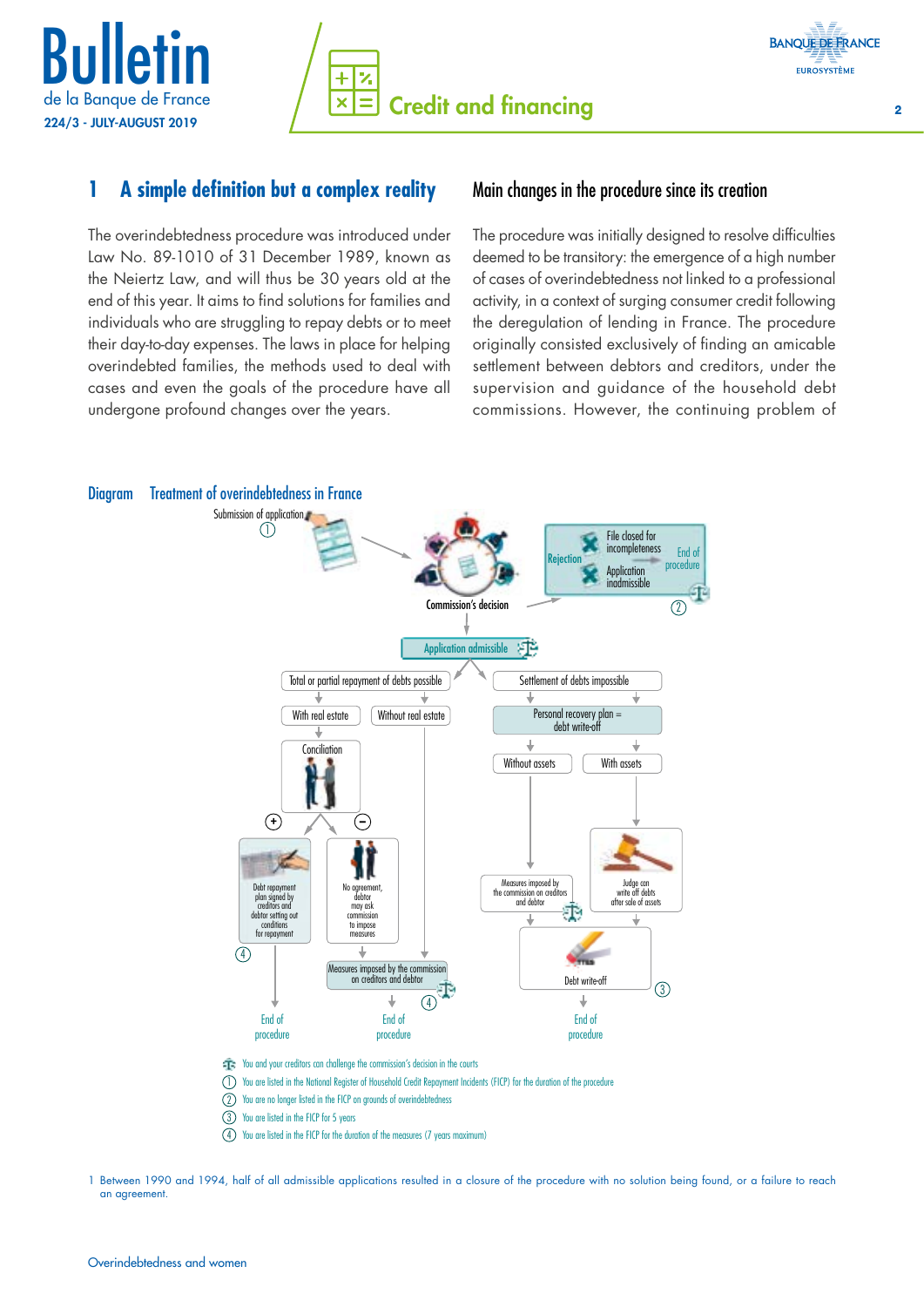





overindebtedness combined with the high failure rate for the procedure,<sup>1</sup> prompted the authorities to introduce a first set of reforms in 1995 giving the commissions a greater role. Under these changes, the commissions were given responsibility for issuing recommendations to the courts in the event of a breakdown in amicable settlement talks. Subsequent legal changes granted the commissions even greater powers: in 1998 they were authorised to propose debt moratoriums for a limited period; in 2004, the personal recovery procedure was introduced, under which an applicant's debts can be completely written off, subject to court approval, if the situation is found to be irremediably compromised; and in 2010 the commissions were given the power to impose debt resolution measures on both parties, again under the supervision of the courts. More recently, from 1 January 2018 onwards, two new laws took effect that simplify and speed up the overindebtedness procedure and grant the commissions' even greater independence: the amicable settlement phase is now reserved exclusively

for cases where the debtor owns real estate; and court approval is no longer required for debt resolution measures imposed by the commissions or for personal recovery procedures not involving a judicial liquidation. If the debtors or creditors disagree with the commissions' decisions, they still have the option of lodging an appeal before a court.

Thirty years after its introduction, the overindebtedness system is now a fully-fledged regulatory procedure, strictly governed by law and underpinned by the legitimacy of the debt commissions. The latter bring together representatives of the government, creditors and individuals, together with the Banque de France, whose regional and departmental branches provide secretariat services and process the applications. The handling of overindebtedness in France thus differs from practices in the majority of countries, where it essentially consists of legal procedures that are regulated to differing degrees (see box).

#### BOX

#### Main characteristics of the current French overindebtedness procedure and international comparison

As part of efforts to reduce social exclusion, the French system for handling overindebtedness aims to find solutions for individuals struggling to meet their existing and future debt repayments, and thus help them to improve their financial situation. The system is structured around a network of departmental household debt commissions, which are chaired by the local prefect for the department. They also comprise the head of public finances for the department (vice-chairman), the director of the departmental Banque de France branch (secretary), and other officially appointed members (a jurist and representatives of creditors, consumers and households). The household debt commissions' priorities are defined by law and supplemented by an agreement signed between the government and the Banque de France.

The overindebtedness procedure was initially designed as a form of mediation service, available free of charge for debtors and their creditors. However, since its introduction the debt commissions have been given the power to reschedule debts, and even write them off completely. Applications to the commissions are submitted by the individual debtors themselves. The commissions then work with all stakeholders – the debtor and creditors, but also local public sector actors, public administrations and social services – to ensure the good faith of the debtor, provide them with assistance and protect them from legal proceedings, in particular the threat of eviction in cases involving rental arrears.

In practice, the commissions compile a detailed assessment of the applicant's outstanding debts and determine their ability to repay, based on their available resources and unavoidable expenses. They then have three months

.../...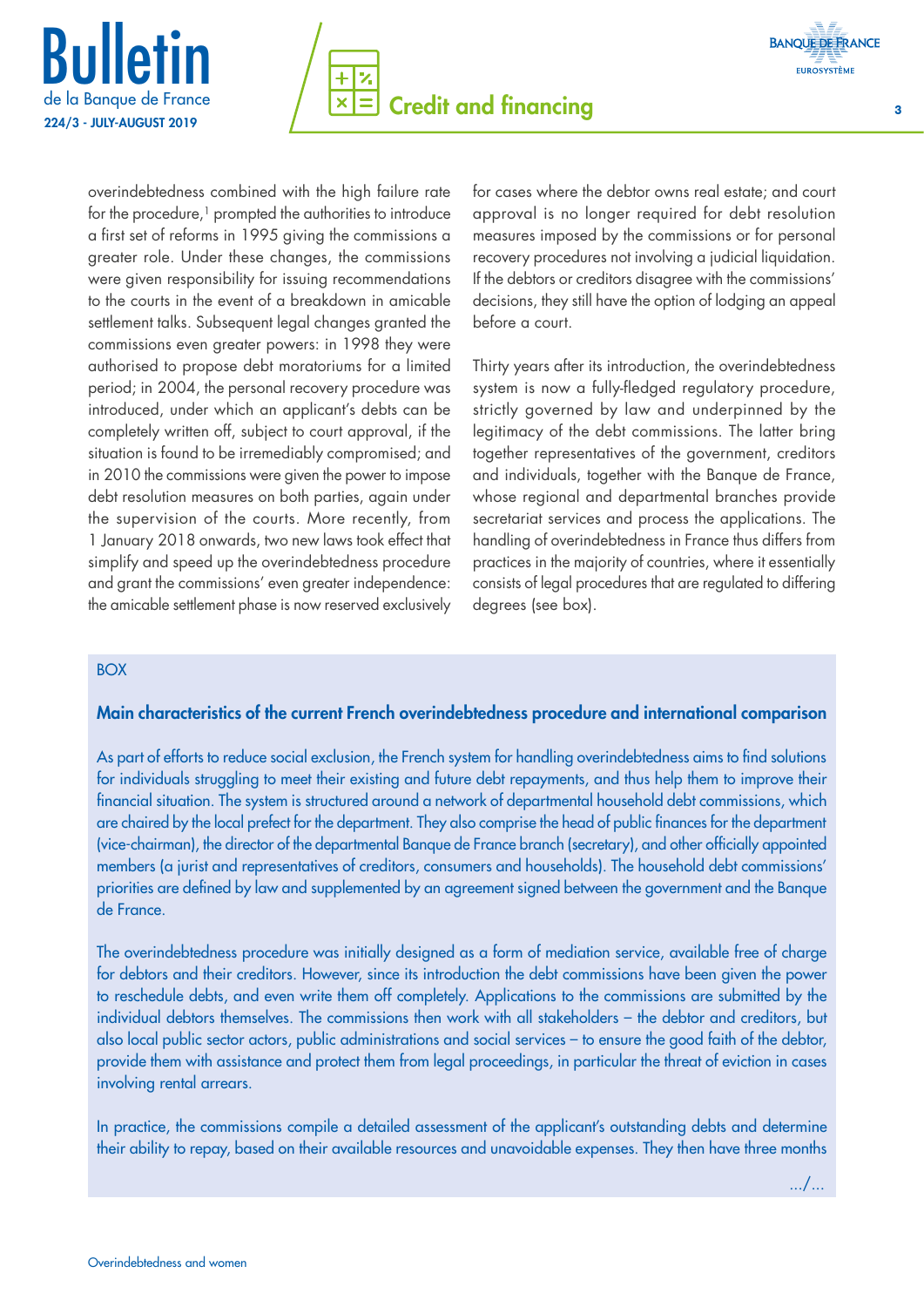





from the date of submission of the application to decide whether the case is admissible and direct it towards a solution. All creditors have to be treated equally, taking into account the financial situation of the debtor. If the debts can be settled in full or in part, the commissions impose direct measures on the creditors and debtor, based on the debtor's ability to pay. The measures apply for a maximum of seven years, after which any debts still outstanding are written off. In cases where debtors own real estate, the commissions can decide to remove the seven year ceiling to allow them to keep their home.

If a debtor's situation is deemed to be irremediably compromised and the individual has no assets or savings, the commissions can impose a write-off of all debts (except those that are not eligible, as listed in the French Consumer Code) by putting in place a personal recovery procedure (PRP) without a judicial liquidation. If the debtor has assets, the PRP has to be imposed by a district court as the assets will first have to be legally liquidated. Once a PRP has been implemented, the debtor is listed in the National Register of Household Credit Repayment Incidents (FICP) for five years. This register can be consulted by all credit institutions.

At each stage of the procedure, the debtor or creditors have the right to appeal or contest the commissions' decisions before a court. In cases where the debts have not been written off, or only partially written off, the debtor is listed in the FICP for as long as the imposed measures or repayment plan are in place. During this time, the debtor is obliged to meet all rescheduled payments, and cannot take out a new loan without the commissions' authorisation.

There is no standard definition of individual overindebtedness in the European Union and the United States, and no common insolvency procedure or standard deadline after which debts are cancelled. However, most countries have rules in place for dealing with personal insolvency.

With the surge in consumer credit, overindebtedness was clearly identified as a problem at the European level following the 2008 crisis. Tackling problem debt has thus become an increasingly important policy priority in Europe in the past ten years. New measures and legal changes have been introduced in the majority of member countries, including standardised procedures for the repayment and cancellation of debts to allow overindebted individuals to make a fresh start.

These new measures place the emphasis on finding an agreement outside the courts, under the guidance of a third-party administrator, and legal authorities only get involved at the opening of the procedure or to validate the negotiated repayment plans. In the vast majority of countries, debt cancellations have to be ordered by a court and are conditional on any assets being liquidated and the debtor following a strict repayment plan. Germany and Spain have tighter restrictions in place, whereas in Belgium debt write-offs are an integral part of repayment plans.

In contrast with the Anglo-Saxon approach, countries in continental Europe are generally reluctant to cancel debts too quickly or in full. They retain a strong belief in the need to respect financial commitments, and prefer debtors to repay their creditors from their available resources, while at the same time allowing them and their family sufficient funds to maintain a decent standard of living.

Since the overindebtedness procedure was introduced on 1 March 1990, nearly 4.5 million applications have been submitted to Banque de France network branches, or an average of 155,000 per year. There have been several phases of rapid growth in the annual number of applications – from 1995 to 2000, from 2001

to 2004 and from 2008 to 2011 – linked to factors such as changes in the pace of economic growth or household income growth, rising unemployment, increases in poverty or trends in consumer credit. However, it was also during these periods that the main reforms were introduced aimed at improving the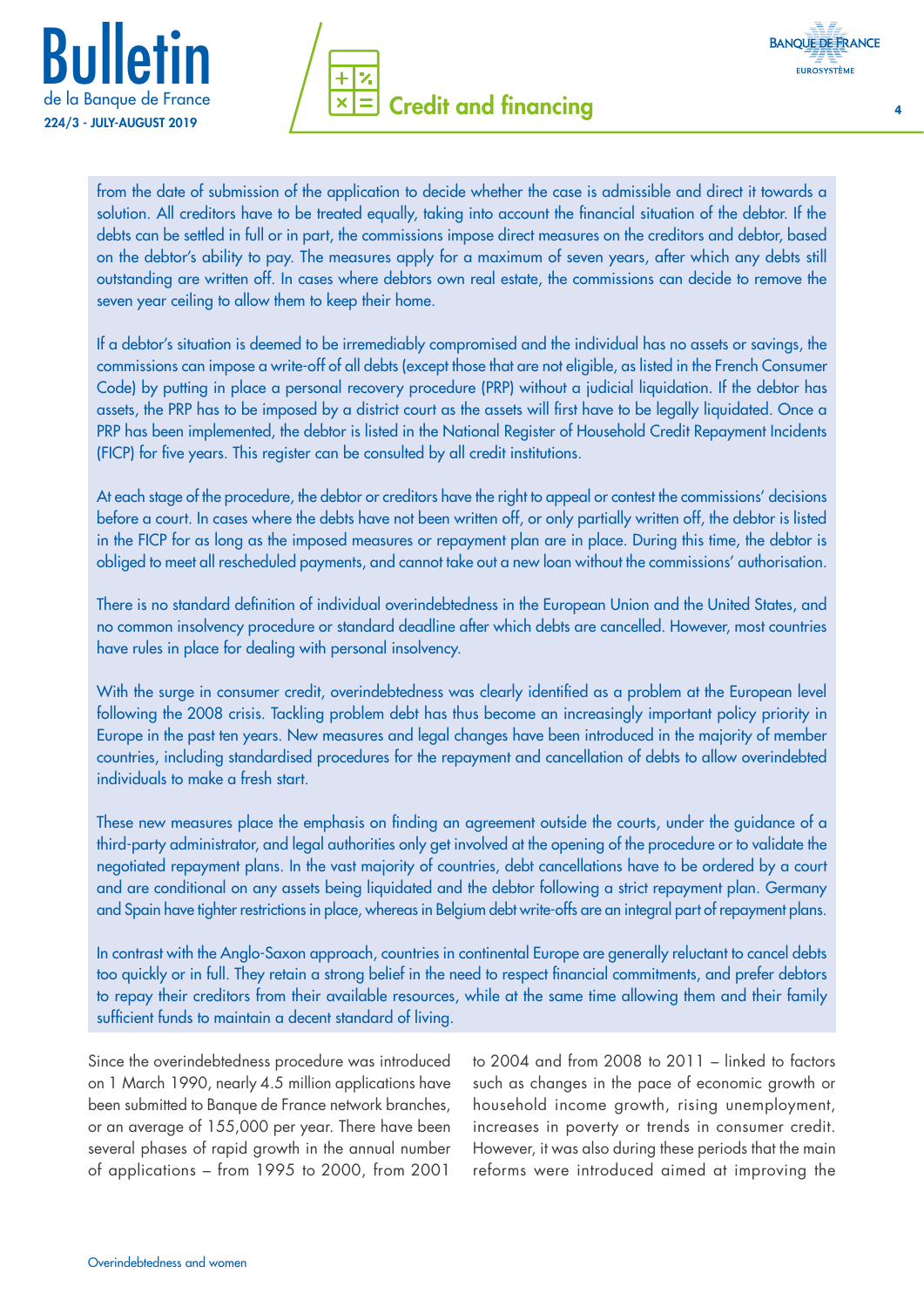

# **Credit and financing 5 and 5 and 5 and 5 and 5 and 5 and 5 and 5 and 5 and 5 and 5 and 5 and 5 and 5 and 5 and 5 and 5 and 5 and 5 and 5 and 5 and 5 and 5 and 5 and 5 and 5 and 5 and 5 and 5 and 5 and 5 and 5 and 5 and 5**  $\overline{\mathbf{x}}$





#### C1 Overindebtedness cases submitted to the commissions

1990 1992 1994 1996 1998 2000 2002 2004 2006 2008 2010 2012 2014 2016 2018 Source: Banque de France.

procedure and limiting the rise in the number of applications (see Chart 1). The fact that these different determinants coincide explains in part why it is difficult to evaluate the respective impact of economic and institutional factors on trends in overindebtedness.

#### In 2018, after declining for seven consecutive years, the number of first-time overindebtedness applications fell to below 2001's level

The indicator traditionally used to measure the scale of overindebtedness is the number of applications filed with the debt commissions, sometimes expressed as a ratio of the total population. However, this indicator is somewhat biased as it adds together new cases of overindebtedness (first-time applicants) with resubmissions, in other words applications where the debtor has already submitted a file in the preceding weeks, months or years. As some of these resubmissions are a specific requirement of the rules of the procedure, it would be misleading to take them into account when assessing trends in overindebtedness. It makes more sense to analyse firsttime applications and resubmissions separately. Since 2001, when the data first began to be broken down into first-time applications and resubmissions, the evolution of these two components appears to have been largely uncorrelated (see Chart 2).

In the last 20 years, no general upward trend can be observed in the number of first-time applications, as the phases of growth – corresponding to an acceleration in consumer credit growth (2003-04) or rising unemployment and an economic recession (2009) – are interspersed with phases of decline. The steady decline observed since 2011 (drop of 38% in seven years) can be attributed to a number of favourable factors – economic, legal, or related to changes in the procedure – but confirms the crucial role played by the 2010 Lagarde Law, which was designed to curb abusive practices in consumer credit and particularly revolving credit.2 As a result of this decline, particularly in the past four years, the number of first-time applications was lower in 2018 than it was in 2001 (88,187 compared with 97,152).

In contrast, the number of resubmissions increased steadily between 2001 and 2014, irrespective of the economic environment, except in 2012 when there was a reform in the overindebtedness procedure. The change in the trend since 2015 is notably due to a reduction in resubmissions filed as part of a debt postponement measure,3 following efforts by the Banque de France and the commissions to reduce the use of this type of mechanism.4



#### C2 First-time overindebtedness applications and resubmissions (number of applications)

2 See the report submitted to the French Senate in 2012 entitled "Crédit à la consommation et surendettement: une réforme ambitieuse à compléter" ("Consumer credit and overindebtedness: an ambitious reform that needs to be completed").

<sup>3</sup> Debt moratorium, suspension of payments or other postponement measure, with a maximum duration of two years.

<sup>4</sup> For a long time, postponement measures were seen as the main or only alternative to a conciliation. However, they are only of benefit to the wider community and to the debtor if they are used for individuals likely to get realistically out of debt before the measure expires. If this is not the case, they merely delay the implementation of a long-term solution, such as a full debt write-off with a personal recovery procedure or a partial debt write-off and the imposition of measures.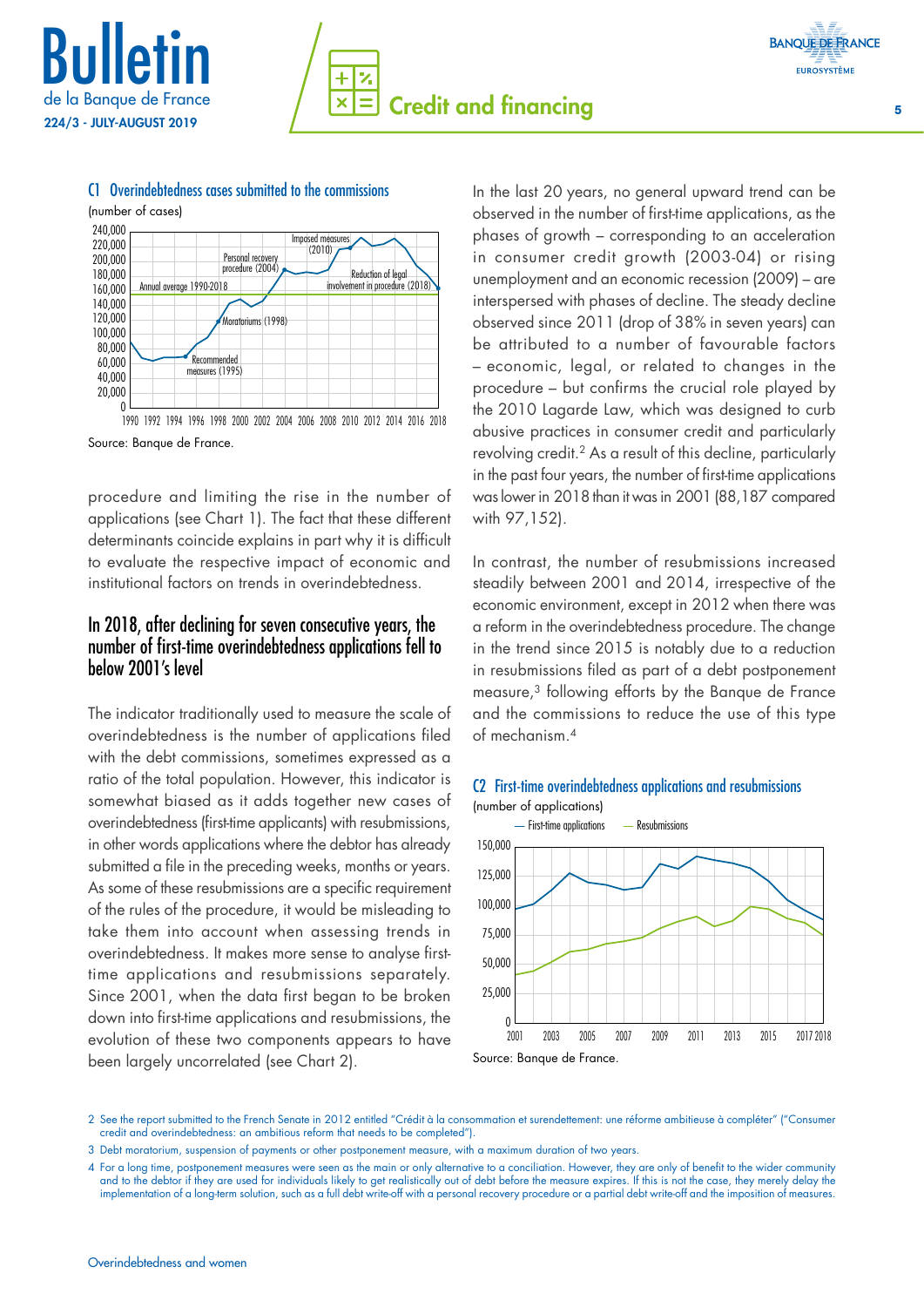





Together, first-time applications and resubmissions have fallen by nearly 70,000 in the past four years, from 231,000 in 2014 (decline of 30%).

#### **2 The profile of debtors has changed since the start of the 2000s**

#### Types of households and individuals that are overindebted

A few years after the overindebtedness procedure was created, the Banque de France signed a public service agreement with the government, under which it agreed to carry out triennial surveys to identify the main quantitative, sociological and geographical changes in overindebtedness, and find ways of dealing with the problem more effectively. More recently, the Banque de France signed a new bilateral agreement with the government providing for even closer cooperation, and under which it now carries out an annual survey of the socioprofessional characteristics of overindebted households and of their levels of debt.<sup>5</sup> The statistical tools used and problems encountered have changed over the years, so comparing data from the first triennial surveys (relating to households whose applications were examined by a household debt commission in 2001, 2004 and 2007) with those from the annual surveys conducted since 2010 is not an easy task. However, it is still possible to draw some general conclusions from the different surveys.

### A population that is increasingly fragile

Between the first two triennial surveys (2001 and 2004) and the last two annual surveys (2017 and 2018), the share of adults not living with a partner (unmarried, divorced, separated or widowed) among those qualifying as overindebted increased sharply from 41-46% to more than 50%. This was accompanied by a proportionate decrease in the share of adults living in a couple. This trend is not specific to the overindebted population – the share of lone adults, with or without children, has also risen in the French population as a whole. However, the proportion of lone adults in the overindebted population remains significantly higher than for the general population (difference of 14 percentage points in 2018). Moreover, the size of overindebted households also fell between 2001 and 2018, with the share of families with at least one dependant declining by 14 percentage points to 43%.

Since the start of the 2000s, there has been a visible increase in the age of those qualifying as overindebted. The share of overindebted individuals in the first two age brackets – 18 to 24 and 25 to 34 – has declined respectively by nearly 3 percentage points and more than 6 percentage points. Meanwhile, the 35-44 age bracket, which was the largest in 2001, accounting for 31.4% of overindebted individuals, only accounted for 24.5% in 2018. In contrast, the 45-54 age group is now the largest, while the share of debtors aged 55-64 has more than doubled to 17%, and the share of those over 65 has nearly tripled to 12%. In less than 20 years, therefore, the average age of overindebted individuals has risen by more than six years.

These figures should nonetheless be interpreted with caution, as the French population in general has also aged significantly in the past 20 years. However, the share of overindebted individuals aged 25 to 64 is higher than the share of the overall French population in this age bracket.<sup>6</sup> The only age groups that account for a smaller share of the overindebted population than of the overall French population are 18-24 year-olds (2.4% of overindebted individuals compared with 10.2% of the general population) and the over-65s (11.6% versus 25.3%). Thus, despite the general ageing of the population in the past 20 years, senior citizens are still less likely to be overindebted than the rest of the population.

In the first two typological surveys, conducted in 2001 and 2004, around 30% of overindebted households (27% in 2001 and 32% in 2004) had no ability to repay – in other words, after paying for all their regular expenses, they had no money left to repay their debts.

<sup>5</sup> *<https://particuliers.banque-france.fr/surendettement/etudes-sur-le-surendettement>*

<sup>6</sup> For the French population as a whole, the proportions indicated are calculated on the basis of individuals aged 18 and over to ensure comparability with the overindebted population.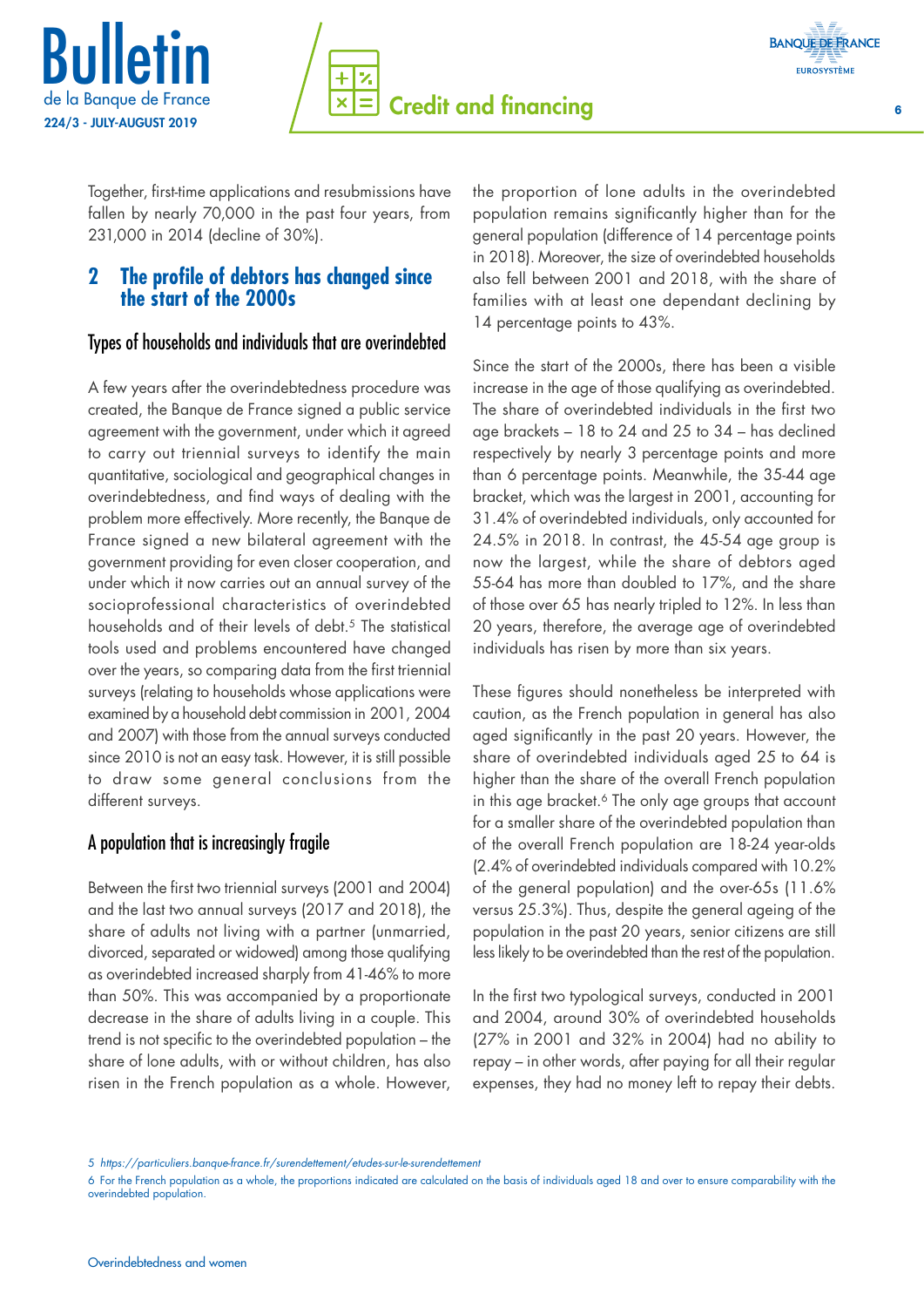



By 2013, however, this proportion had risen to 54%, and in 2018, even though it had declined slightly, it was still around 50%. The significant increase between the two periods, coupled with other differences, for example in the share of consumer credit and arrears on regular expenses, points to a major shift in the structure of the overindebted population. Whereas in the years following the introduction of the overindebtedness procedure, and even at the start of the 2000s, a high proportion of those with problem debt were not without financial resources but had excessive levels of borrowing – consumer credit in particular – the share of this type of debtor has declined substantially in the past few years. The introduction of legislation to curb abusive lending practices, the sharp drop in the number of overindebtedness cases in the past four years, and the improvement in household solvency thanks to lower interest rates and loan renegotiations, have all resulted in the overindebtedness procedure becoming increasingly focused on those individuals who are most financially vulnerable.

#### **3 Women raising children alone: a segment particularly at risk of overindebtedness**

Women are one of the most financially vulnerable segments of the population. In 2018, they accounted for 54%7 of individuals whose applications were examined by the household debt commissions, even though, in the general French population, the age brackets most exposed to overindebtedness – 18 to 64 – comprise more or less equal proportions of men and women. This over-representation of women among the overindebted declined slightly between 2010 and 2016, from 56% to 54% (see purple line in Chart 3). In total, in 2018, the number of overindebted women was 32% lower than in 2010 (a decline of 45,000).

Women are also over-represented among those directed towards a personal recovery procedure or PRP – a solution designed for cases where the debtor(s) is (are) incapable of repaying what they owe, and where the debts are completely written off (see orange line in Chart 3).

#### C3 Admissible overindebtedness applications and proportion of women

(number of applications and % share)



of overindebtedness.

Note: PRP = Personal recovery procedure. To eliminate a statistical bias linked to the rise in the proportion of cases directed towards a PRP in the period 2010-18, the share of women among debtors and joint debtors directed towards a PRP was not calculated for all cases, but only for a specific category – i.e. those with the most negative ability to repay.

#### Over-representation of female heads of single-parent families

Overindebted women and men live in fundamentally different types of household: 29% of overindebted women are the head of a single-parent family, compared with 4.1% of overindebted men (see Chart 4, centre panel). The difference between the share of overindebted women and men who are heads of single-parent families is thus 24.9 percentage points (29 – 4.1). It is important to bear in mind that a large majority of single-parent families in the general population are also headed by women. However, in the overall French population, the difference between the share of female and male-headed single-parent families is 7.2 percentage points, with more than 9.5% of women raising children on their own compared with just 2.3% of men (see Chart 4, left-hand panel). The gap between these two differences indicates that female heads of single-parent families are over-represented in the overindebted population by

<sup>7</sup> Of debtors and joint debtors whose application was processed by a commission.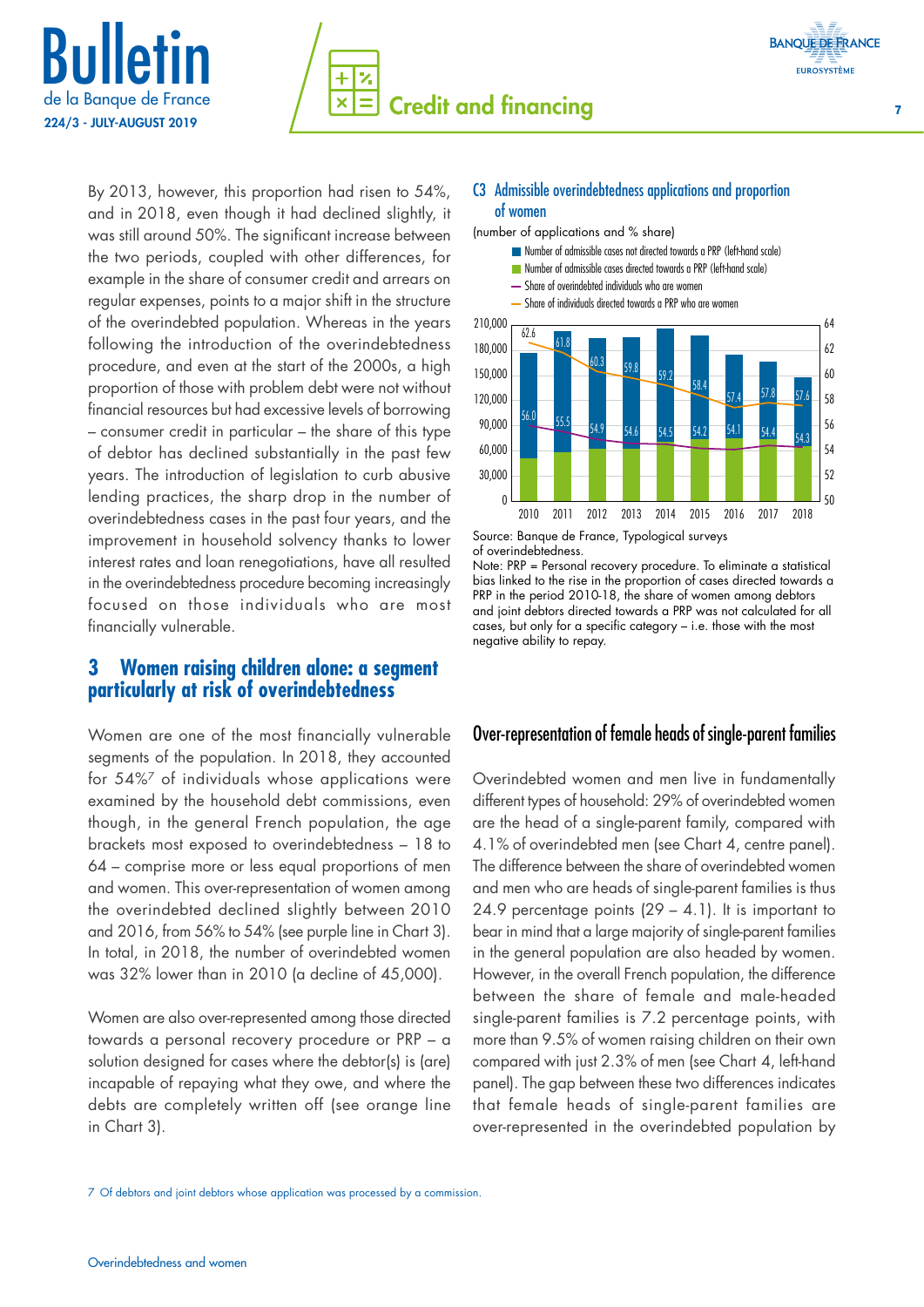

#### C4 Breakdown of general population, overindebted population and PRPs by gender and type of household



Source: INSEE, Banque de France and authors' calculations.

17.7 percentage points  $(24.9 - 7.2)$ .<sup>8</sup> This overrepresentation is even higher among those directed towards a PRP (because their financial situation is deemed to be irremediably compromised), at 26.6 percentage points, which is 8.9 percentage points higher than for the overall overindebted population (see Chart 4, righthand panel).

#### The probability of being directed towards a PRP varies according to gender, age and household composition

The statistics above clearly show that women are overrepresented among single-parent families and particularly among those experiencing the greatest financial difficulties. However, it is important to analyse the data from the perspective of several factors simultaneously. We looked at the role played by gender, age and household composition in determining whether an overindebted individual will be directed towards a PRP.9

Chart 5 shows the probability of a 40-year-old overindebted person being directed towards a PRP. The first two bars show that the probability for a woman in this category is more than 5 percentage points higher than for a man (47.7% versus 42.3%). Not living with a partner is another factor that increases the likelihood of a PRP, for both women and men alike. Thus a 40-year-old overindebted woman living without a partner has a 56.4% chance of being directed towards a PRP, compared with 35.5% for a woman living in a couple. The same difference of around 20 percentage points can be observed for men (52.9% versus 32.4%). The probability of a PRP is also lower for households with no children and increases steadily with the number of children. For example, for a 40-year-old woman living without a partner, the probability is 52.1% if she has no children and 57.9% if she has one child, rising to 70.1% for those with more than three children. For couples, the probability of a PRP is lower, but also rises steadily with the number of children.

If we look solely at the interaction between gender and whether or not there are children, it is clear that women with children are much more likely to be directed towards a PRP. In particular, women with at least one child have an 11 percentage point higher chance of being directed towards a PRP than men with children. This figure rises to 12 percentage points towards the age of 30, and then falls gradually as the individual's age rises. In contrast, although still statistically significant, the difference in the probability that a woman or man without children will find themselves in an irremediably compromised situation falls to 1 percentage point.

The crucial factor for understanding gender differences in the probability of an individual being directed towards a PRP is thus whether or not the individual is a single parent. If we look solely at the interaction between gender and single parenthood, overindebted female heads of single-parent families are 12 percentage points more likely to be directed towards a PRP than men in the same position.10 For men and women that are not heads of a single-parent family, the difference is not significant.

<sup>8</sup> Similarly, single men without children are over-represented in the male overindebted population (46.7% of overindebted men compared with 20.6% of the general population). For women, the difference is 7.4 percentage points (31.2 - 23.8). The gap between these differences is 18.7 percentage points, which is similar to the size of the over-representation of female heads of single-parent families.

<sup>9</sup> As we only have data on overindebted households, it is not possible to conduct a similar analysis of the probability of becoming overindebted.

<sup>10</sup> The model was configured by age, gender, whether or not the applicant had children, and the interaction between these last two variables.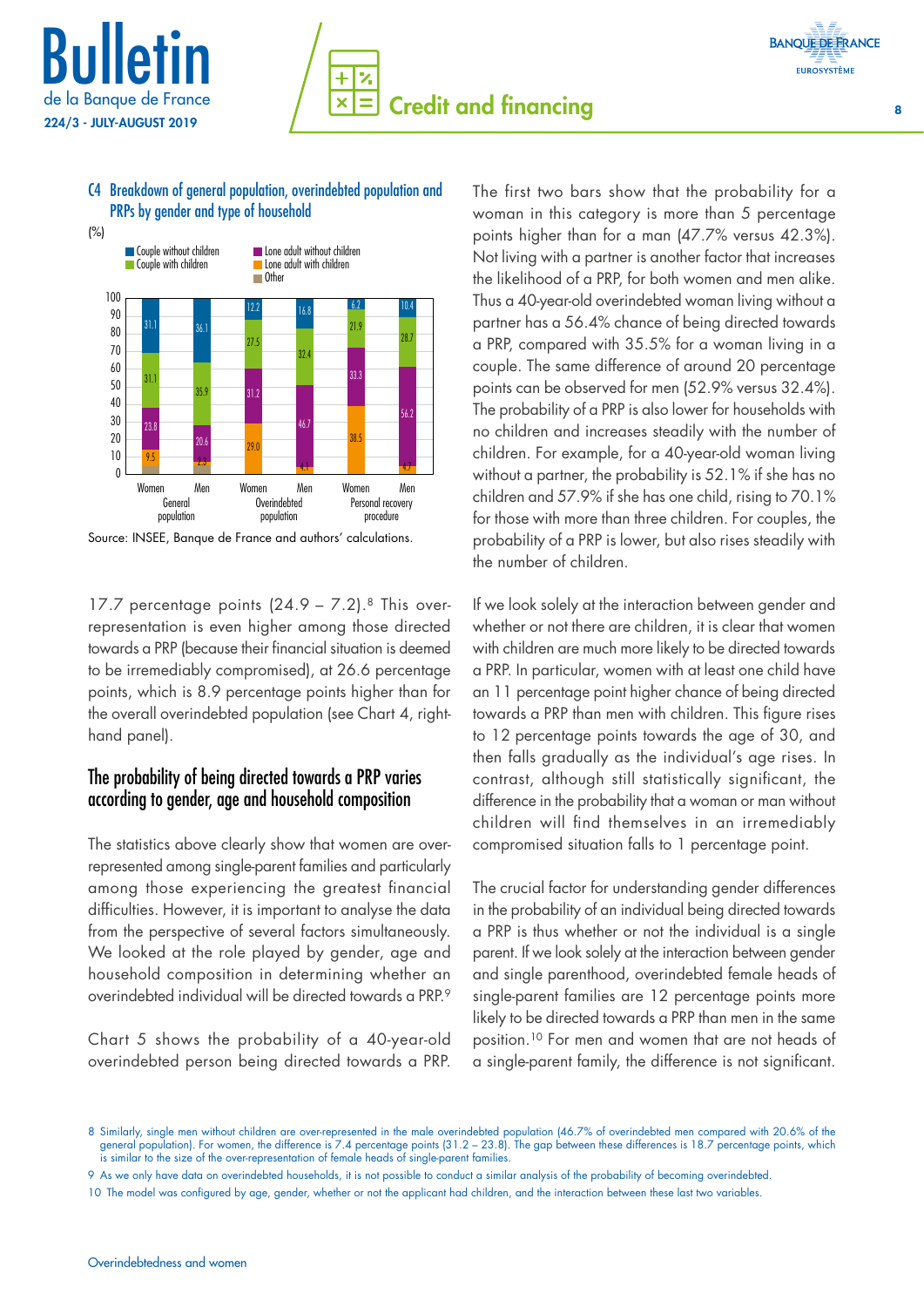







Note: Probabilities were estimated using a logit model. The first two bars show the probability that an overindebted 40-year-old woman and man respectively will be directed towards a personal recovery procedure. The probabilities for a "couple" and "lone adult" are estimated for an overindebted 40-year-old woman and man respectively, living in a couple or alone. The last six bars show the probability that a 40-year-old individual not living in a couple, with or without children, will be directed towards a PRP. Source: Banque de France and author's calculations.